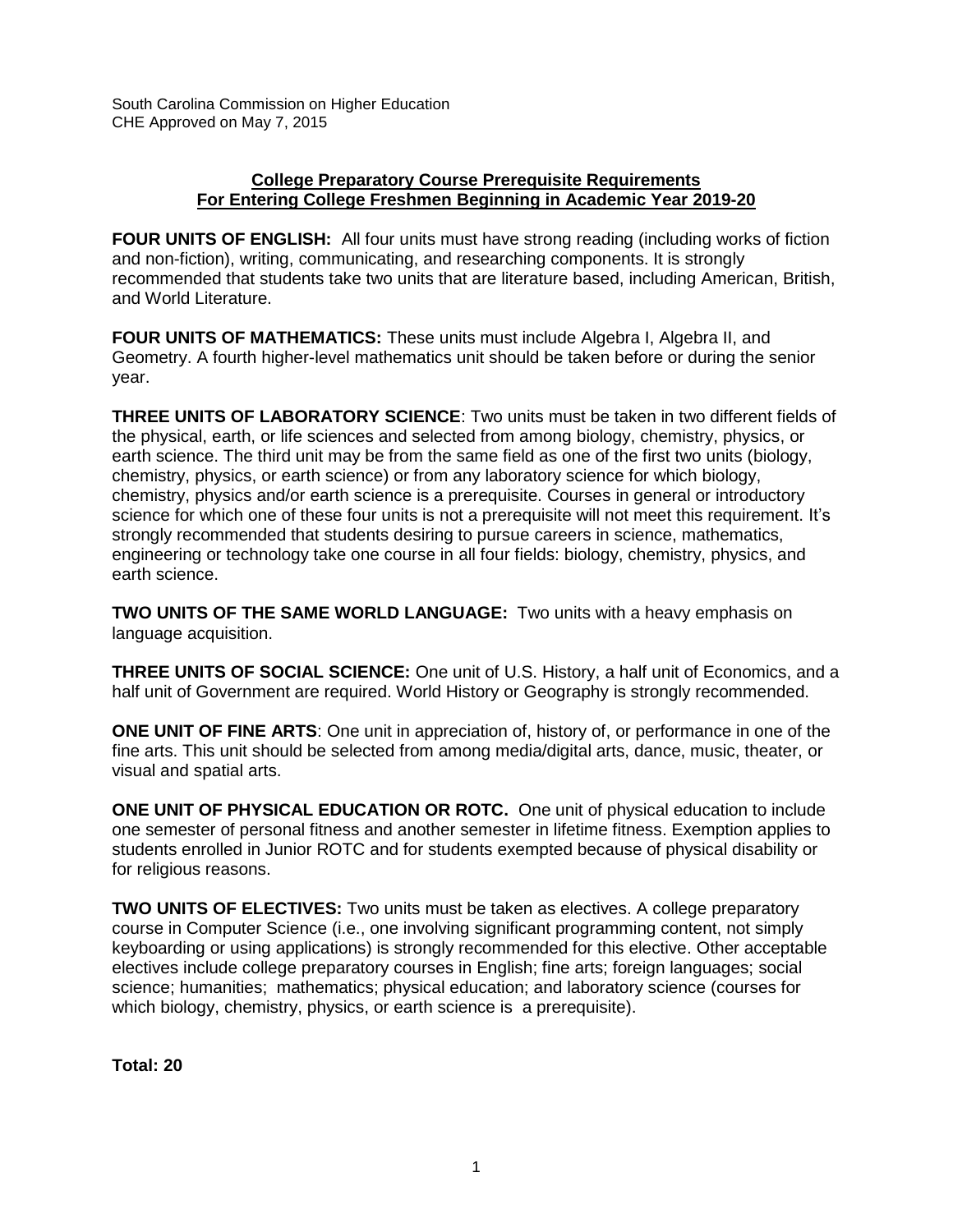## **NOTES**

- 1. Foundations in Algebra and Intermediate Algebra may count together as a substitute for Algebra I if a student successfully completes Algebra II. No other courses may be substituted for the three required mathematics courses (Algebra I, Algebra II, and Geometry).
- 2. Each institution may make exceptions in admitting students who do not meet all of the prerequisites, limited to those individual cases in which the failure to meet one or more prerequisites is due to circumstances beyond the reasonable control of the student.
- 3. The College Preparatory Course Prerequisite Requirements are minimal requirements for four-year public college admission. Therefore, students should check early with colleges of their choice to plan to meet additional high school prerequisites that might be required for admission and to prepare for college entrance examinations.
- 4. Students should prepare themselves for college-level work by enrolling in challenging high school courses, such as honors, Advanced Placement (AP), International Baccalaureate (IB), and dual enrollment courses.
- 5. It is the responsibility of each school district to disseminate this set of requirements to entering freshmen students interested in pursuing a four-year college degree in South Carolina upon graduation from high school and to provide the web address for their viewing: [http://www.che.sc.gov/CHE\\_Docs/academicaffairs/College\\_Preparatory\\_Course\\_Prerequisite\\_Requirements\\_Fall\\_2019.pdf](http://www.che.sc.gov/CHE_Docs/academicaffairs/College_Preparatory_Course_Prerequisite_Requirements_Fall_2019%20(1).pdf).
- 6. This revision of the College Preparatory Course Prerequisite Requirements shall be fully implemented for students entering high schools beginning Fall 2015 and colleges and universities as freshmen beginning in Fall 2019. In the interim period, the 2011-12 version of the Prerequisites (approved by the Commission on Higher Education on October 5, 2006) remains acceptable.
- 7. The next revision cycle should begin in Fall 2020.

Policy originally approved by the SC Commission on Higher Education on April 7, 1983. Revisions approved: October 8, 1987; December 7, 1989; November 4, 1993; November 5, 1998; September 5, 2002; October 5, 2006; and May 7, 2015.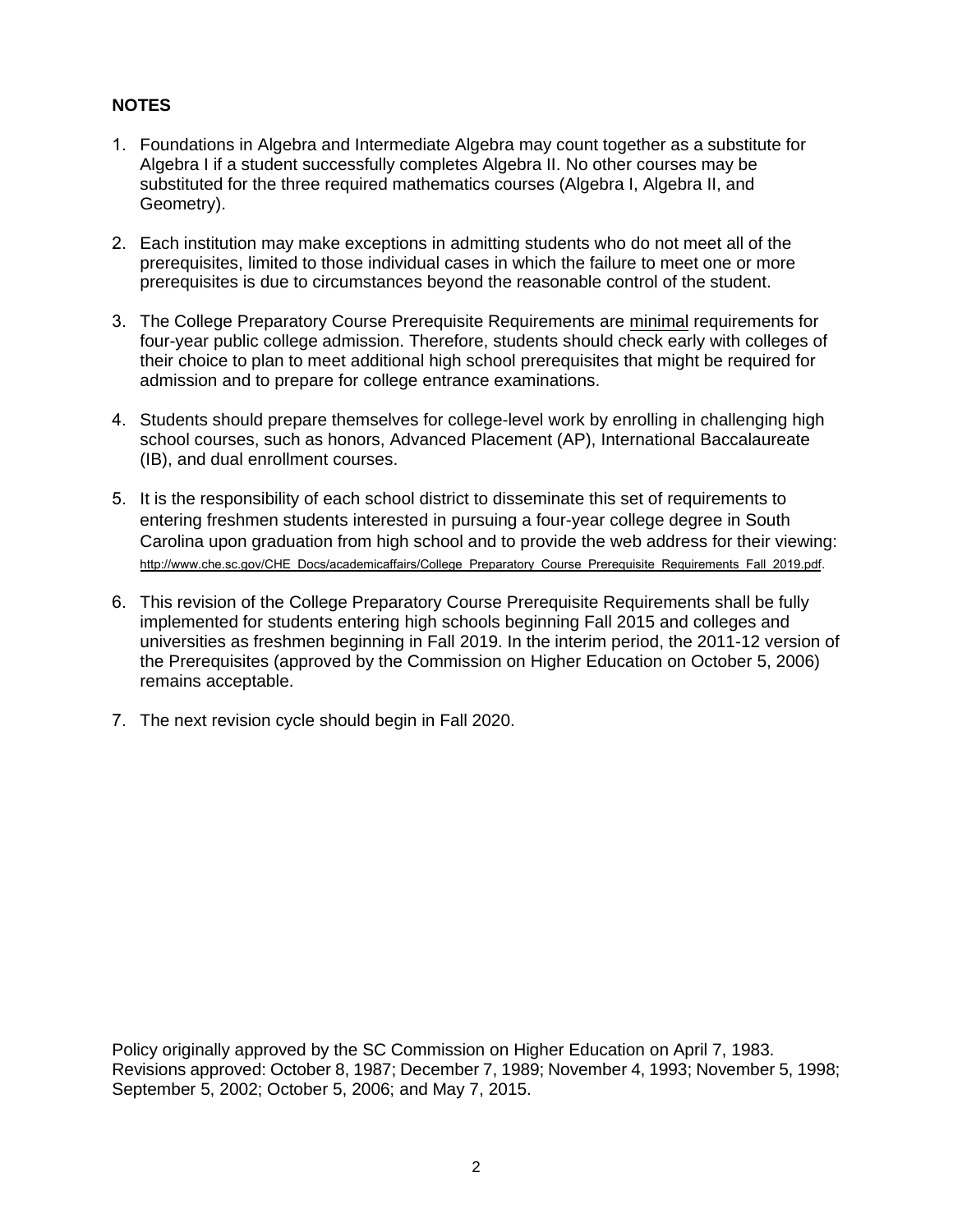## **For Informational Purposes: Comparison of College Preparatory Course Prerequisite Requirements to High School Diploma Requirements\***

| <b>College Preparatory Course</b><br><b>Prerequisites</b><br>(for Entering College Freshmen<br><b>Beginning in 2019)</b>                                                                                                                                                                                                                                                                                                                                                                                                                                                                                                                                                                                                                                                                                                                                     | <b>Recommended Courses to Meet</b><br>the 2019 College Preparatory<br><b>Course Prerequisite</b><br>Requirements**                                                                                                                                                                                                               | <b>Current High School Diploma</b><br><b>Requirements (SCDE)</b><br>Effective 6/28/13                                                             |
|--------------------------------------------------------------------------------------------------------------------------------------------------------------------------------------------------------------------------------------------------------------------------------------------------------------------------------------------------------------------------------------------------------------------------------------------------------------------------------------------------------------------------------------------------------------------------------------------------------------------------------------------------------------------------------------------------------------------------------------------------------------------------------------------------------------------------------------------------------------|----------------------------------------------------------------------------------------------------------------------------------------------------------------------------------------------------------------------------------------------------------------------------------------------------------------------------------|---------------------------------------------------------------------------------------------------------------------------------------------------|
| FOUR UNITS OF ENGLISH: All four units<br>must have strong reading (including works<br>of fiction and non-fiction), writing,<br>communicating, and researching<br>components. It is strongly recommended<br>that students take two units that are<br>literature based, including American,<br>British, and World Literature.                                                                                                                                                                                                                                                                                                                                                                                                                                                                                                                                  | English 1<br>English 2<br>English 3<br>English 4<br><b>IB English Courses</b><br><b>AP English Courses</b>                                                                                                                                                                                                                       | <b>English Language Arts = 4</b><br>units<br>English 1, 2, 3, 4                                                                                   |
| <b>FOUR UNITS OF MATHEMATICS:</b><br>These units must include Algebra I***,<br>Algebra II, and Geometry. A fourth higher-<br>level mathematics unit should be taken<br>before or during the senior year.                                                                                                                                                                                                                                                                                                                                                                                                                                                                                                                                                                                                                                                     | Algebra I***<br>Geometry<br>Algebra II<br>Fourth higher-level mathematics unit<br>selected among:<br>Algebra III<br>Precalculus<br>Calculus<br><b>Probability and Statistics</b><br><b>Discrete Mathematics</b><br>Computer Science****<br><b>IB Mathematics Courses</b><br><b>AP Mathematics Courses</b><br>AP Computer Science | Mathematics = 4 units<br>Algebra 1, 2<br>Geometry<br>Pre-calculus<br>Calculus<br><b>Discrete Mathematics</b><br><b>Probability and Statistics</b> |
| THREE UNITS OF LABORATORY<br><b>SCIENCE:</b> Two units must be taken in two<br>different fields of the physical, earth, or life<br>sciences and selected from among<br>biology, chemistry, physics, or earth<br>science. The third unit may be from the<br>same field as one of the first two units<br>(biology, chemistry, physics, or earth<br>science) or from any laboratory science<br>for which biology, chemistry, physics<br>and/or earth science is a prerequisite.<br>Courses in general science or introductory<br>science for which one of these four units<br>is not a prerequisite will not meet this<br>requirement. It is strongly recommended<br>that students desiring to pursue careers in<br>science, mathematics, engineering or<br>technology take one course in all four<br>fields: biology, chemistry, physics, and<br>earth science | Biology<br>Chemistry<br>Physics<br><b>Earth Science</b><br><b>IB Science Courses</b><br><b>AP Science Courses</b>                                                                                                                                                                                                                | Science $=$ 3 units<br><b>Physical Science</b><br><b>Earth Science</b><br>Biology 1, 2<br>Chemistry 1, 2<br>Physics                               |
| TWO UNITS OF THE SAME WORLD<br><b>LANGUAGE:</b> Two units with a heavy<br>emphasis on language acquisition.                                                                                                                                                                                                                                                                                                                                                                                                                                                                                                                                                                                                                                                                                                                                                  | Spanish<br>French<br>German<br>American Sign Language (ASL)<br>Chinese<br>Japanese<br>Russian<br>Classics (Latin, Greek, Hebrew)                                                                                                                                                                                                 | <b>Foreign Language or Career</b><br>and Technology Education =<br>1 unit                                                                         |